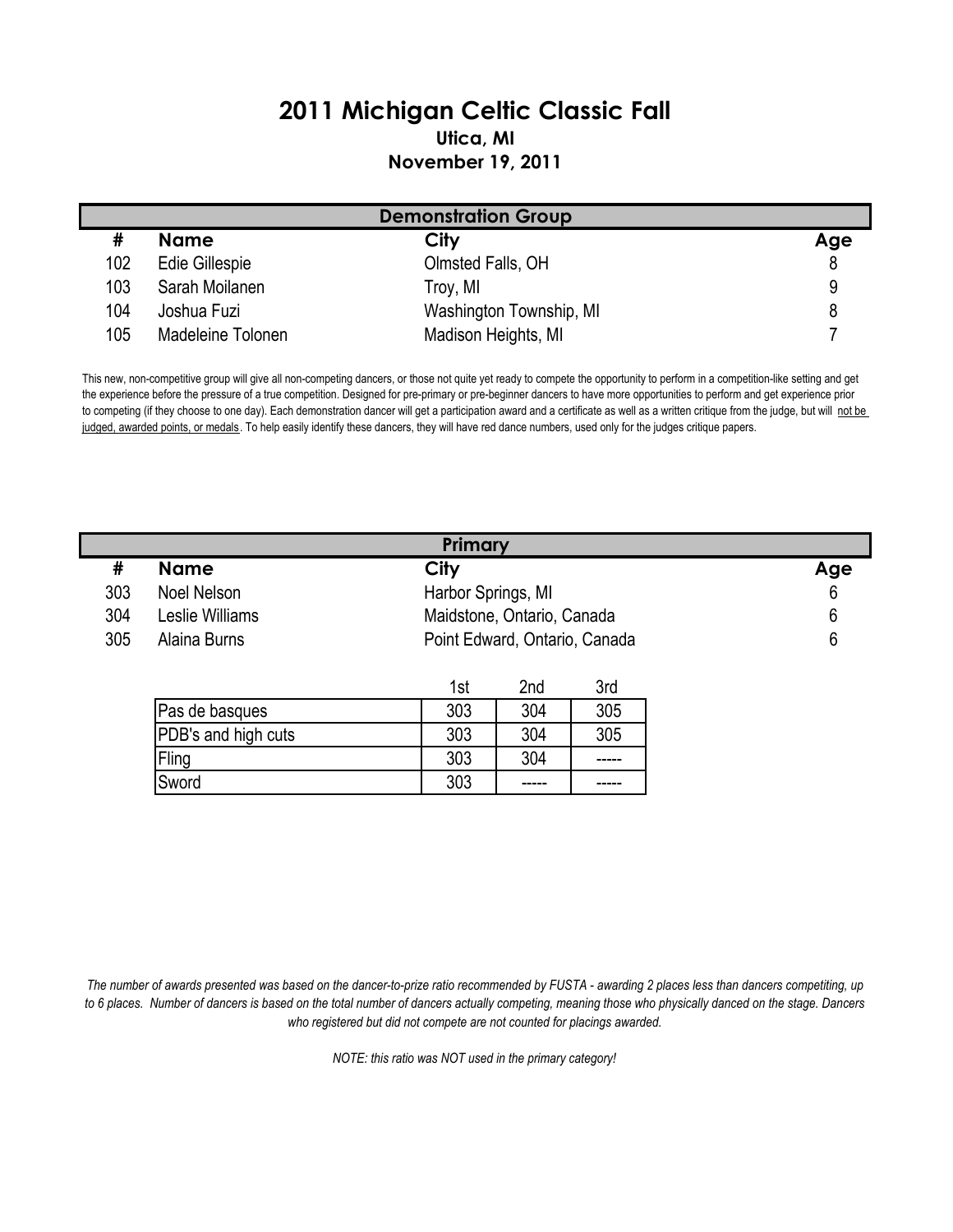| <b>Beginner 8 &amp; Under</b> |                        |                            |     |  |
|-------------------------------|------------------------|----------------------------|-----|--|
| #                             | <b>Name</b>            | <b>City</b>                | Age |  |
| 312                           | Kaylee Reddington      | Palgrave, Ontario, Canada  |     |  |
| 313                           | Abigail Buchanan       | Dulton, Ontario, Canada    |     |  |
| 314                           | <b>April Samuels</b>   | Kitchener, Ontario, Canada | 6   |  |
| 315                           | Evelyn Rae Mage        | Cambridge, Ontario, Canada |     |  |
| 316                           | Rosalyn Agapito        | Windsor, Ontario, Canada   |     |  |
| 317                           | <b>Shannon Seaver</b>  | Whitmore Lake, MI          | 8   |  |
| 318                           | <b>Eleanor Truckel</b> | Novi, MI                   |     |  |

|                | 1st | 2 <sub>nd</sub> | 3rd | 4th   | 5th   |
|----------------|-----|-----------------|-----|-------|-------|
| Lilt           | 316 | 315             | 312 | ----- | ----- |
| Fling          | 318 | 316             | 317 | 315   | 312   |
| Sword          | 318 | 317             | 314 | 316   | 313   |
| Seann Triubhas | 318 | 317             | 316 | 312   | 313   |
| <b>TROPHY</b>  | 318 |                 |     |       |       |

| <b>Beginner 9 &amp; Over</b> |                  |                            |     |
|------------------------------|------------------|----------------------------|-----|
| #                            | <b>Name</b>      | City                       | Age |
| 322                          | Meghan Brunton   | Highland Heights, OH       | 12  |
| 323                          | Rebecca Mitchell | Hartville, OH              | 18  |
| 324                          | Jessica Adams    | Allendale, MI              | 16  |
| 325                          | Kristen Brunton  | Highland Heights, OH       | 10  |
| 326                          | Lindsay Williams | Maidstone, Ontario, Canada | 9   |
| 327                          | Zoë Dawson       | Farmington, MI             | 9   |

|                | 1st | 2nd | 3rd  | 4th |
|----------------|-----|-----|------|-----|
| Lilt           | 323 | 326 | ---- |     |
| Fling          | 327 | 324 | 326  | 323 |
| Sword          | 327 | 323 | 324  | 326 |
| Seann Triubhas | 327 | 323 | 326  | 322 |
| <b>TROPHY</b>  | 327 |     |      |     |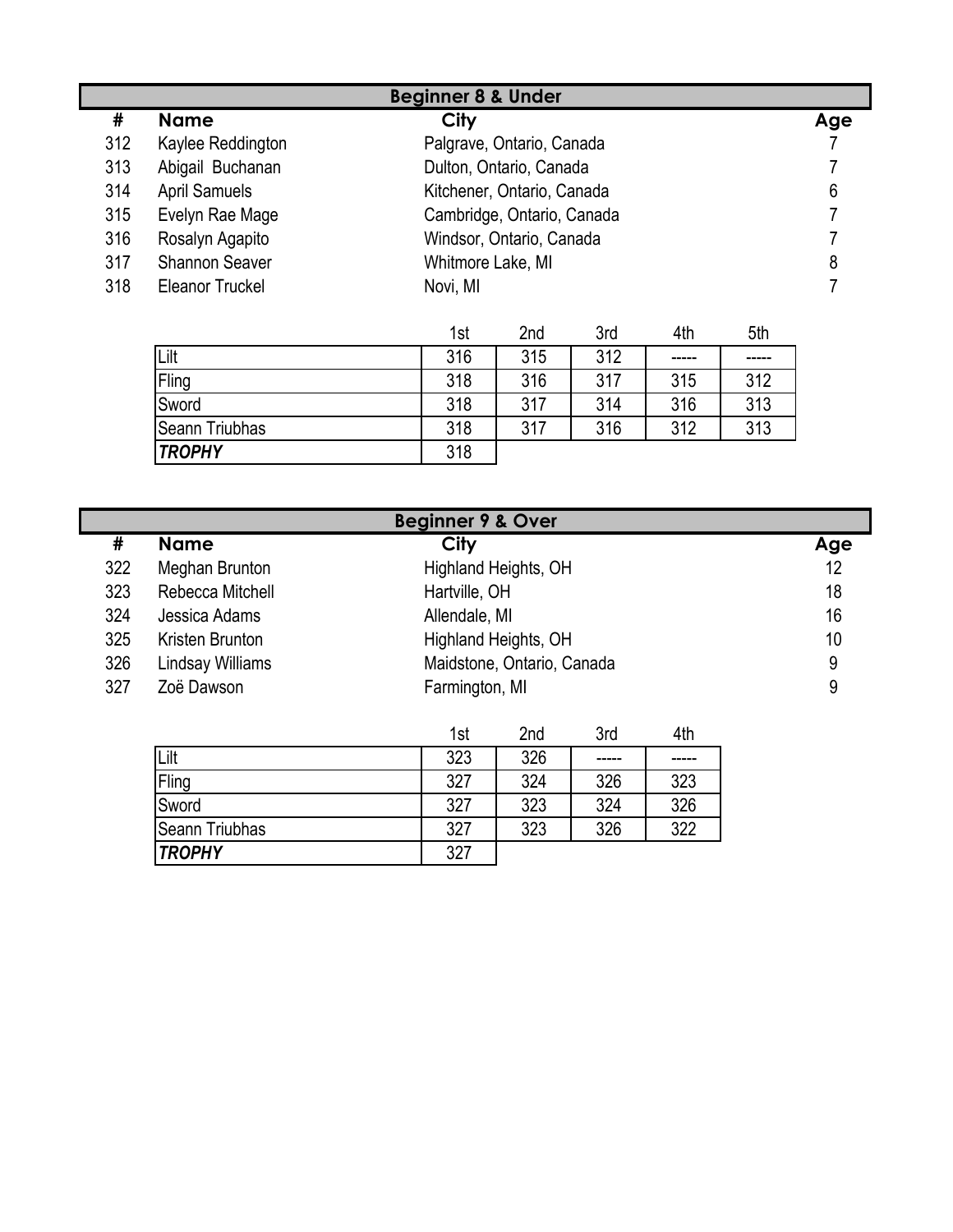| <b>Novice</b> |                        |                    |     |  |
|---------------|------------------------|--------------------|-----|--|
| #             | <b>Name</b>            | City               | Age |  |
| 332           | Andrea Woloch          | Fairlawn, OH       | 16  |  |
| 333           | Elizabeth Kurburski    | Harbor Springs, MI | 15  |  |
| 334           | Katharine Siegel       | Royal Oak, MI      | 29  |  |
| 335           | Julia White            | Stone Mountain, GA | 9   |  |
| 336           | <b>Meghan Stepnitz</b> | Clawson, MI        | 11  |  |
| 337           | Katie Kurburski        | Harbor Springs, MI | 12  |  |
| 338           | Eliza Guernsey         | Owosso, MI         | 9   |  |

|                | 1st | 2nd | 3rd | 4th |
|----------------|-----|-----|-----|-----|
| Lilt           | 338 | 337 | 335 | 334 |
| Fling          | 333 | 338 | 337 | 335 |
| Sword          | 338 | 334 | 333 | 337 |
| Seann Triubhas | 338 | 337 | 333 | 334 |
| <b>TROPHY</b>  | 338 |     |     |     |

| <b>Intermediate</b> |                           |                          |     |  |
|---------------------|---------------------------|--------------------------|-----|--|
| #                   | <b>Name</b>               | City                     | Age |  |
| 342                 | Jordan Green              | LaSalle, Ontario, Canada | 9   |  |
| 343                 | Meghan Hescheles-Corcoran | Saginaw, MI              | 24  |  |
| 344                 | Elise Gehrke              | Rochester Hills, MI      | 16  |  |
| 345                 | Sophia Matossian          | Ann Arbor, MI            | 12  |  |
| 346                 | Julia D'Angela            | Sarnia, Ontario, Canada  | 14  |  |
| 347                 | Devon Smith               | Westlake, OH             | 14  |  |
| 348                 | Isabelle Matossian        | Ann Arbor, MI            | 14  |  |

|                       | 1st | 2 <sub>nd</sub> | 3rd | 4th | 5th |
|-----------------------|-----|-----------------|-----|-----|-----|
| Hornpipe              | 342 | 346             | 344 | 347 | 348 |
| Laddie                | 347 | 343             | 345 | 342 | 346 |
| Fling                 | 345 | 347             | 344 | 348 | 346 |
| <b>Seann Triubhas</b> | 347 | 343             | 348 | 345 | 346 |
| <b>TROPHY</b>         | 347 |                 |     |     |     |

| <b>Most Promising Intermediate</b> | #345, Sophia Matossian |
|------------------------------------|------------------------|
|                                    |                        |

Intermediate dancer who shows promise & potential for their future in highland dancing, but didn't win the trophy today.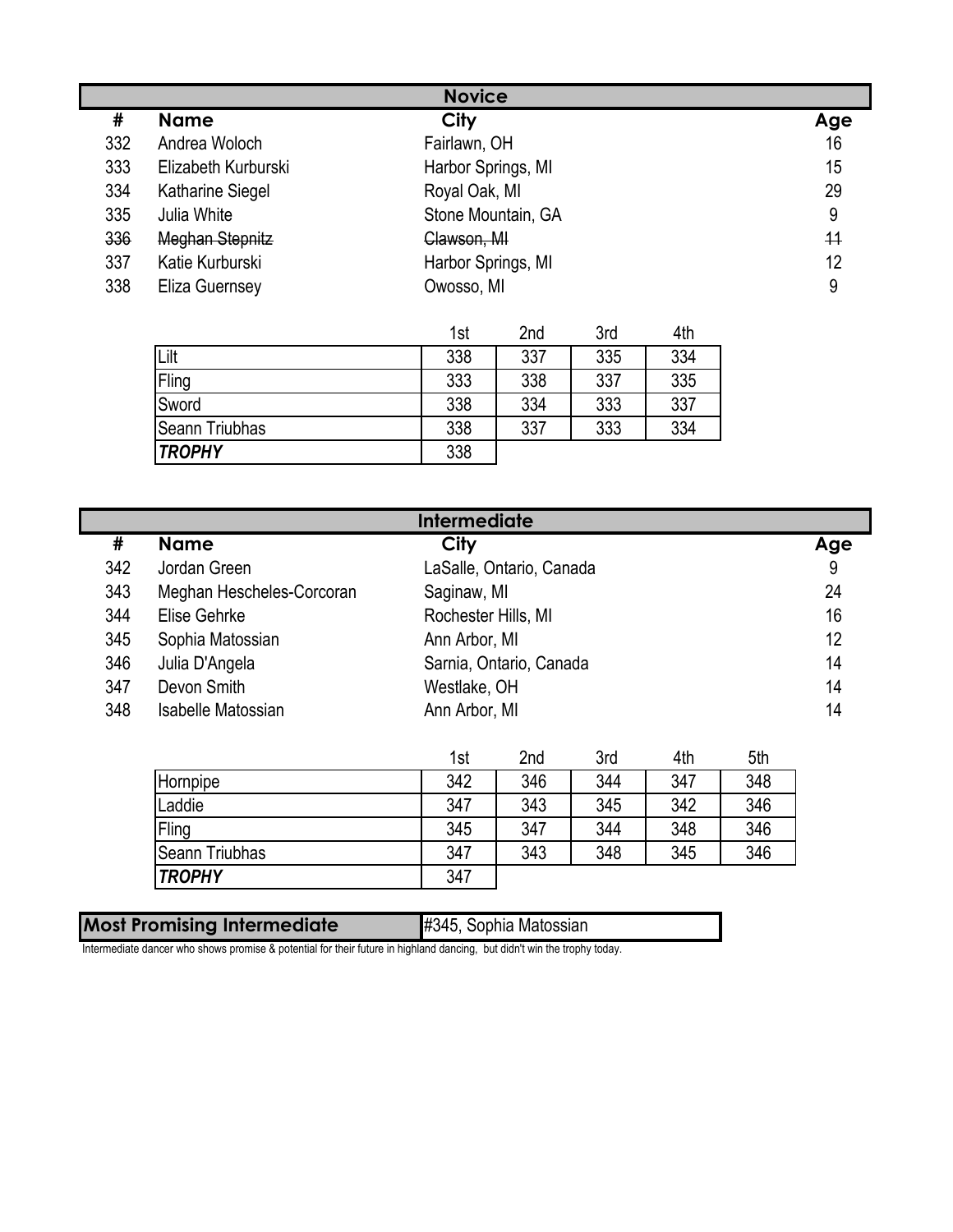| <b>Premier 11 and Under</b> |                  |                             |     |  |  |
|-----------------------------|------------------|-----------------------------|-----|--|--|
| #                           | <b>Name</b>      | City                        | Age |  |  |
| 352                         | Jerusha Taylor   | Farmington, MI              | 11  |  |  |
| 353                         | Julia DiCastri   | Kincardine, Ontario, Canada | 11  |  |  |
| 354                         | Abigail Mage     | Cambridge, Ontario, Canada  | 10  |  |  |
| 355                         | Lennon Harrison  | Milton, Ontario, Canada     | 10  |  |  |
| 356                         | Grace Jerome     | Lake Orion, MI              | 11  |  |  |
| 357                         | McKenna Lindsay  | Chesterfield, MI            | 9   |  |  |
| 358                         | Kayla Sutherland | St. Thomas, Ontario, Canada | 10  |  |  |

|                     | 1st | 2 <sub>nd</sub> | 3rd | 4th | 5th |
|---------------------|-----|-----------------|-----|-----|-----|
| <b>Village Maid</b> | 354 | 358             | 352 | 353 | 356 |
| Laddie              | 359 | 358             | 354 | 356 | 357 |
| Fling               | 364 | 358             | 356 | 353 |     |
| Seann Triubhas      | 356 | 358             | 354 | 352 | 353 |
| <b>TROPHY</b>       | 354 |                 |     |     |     |

| <b>Premier 15 and Under</b> |                   |                         |     |  |
|-----------------------------|-------------------|-------------------------|-----|--|
| #                           | <b>Name</b>       | City                    | Age |  |
| 362                         | Madelaine Hicks   | Stone Mountain, GA      | 12  |  |
| 363                         | Kristen Falkowski | Livonia, MI             | 14  |  |
| 364                         | Shannon DeGroot   | Midland, MI             | 13  |  |
| 365                         | Justin Rodgers    | Columbus, OH            | 15  |  |
| 366                         | Sarah Grace Fuzi  | Washington Township, MI | 12  |  |
| 367                         | Elyse Jerome      | Lake Orion, MI          | 13  |  |
| 368                         | Jessica Anderson  | Ithaca, MI              | 12  |  |
| 369                         | April Thomas      | Northville, MI          | 13  |  |

|                     | 1st | 2 <sub>nd</sub> | 3rd | 4th | 5th | 6th |
|---------------------|-----|-----------------|-----|-----|-----|-----|
| <b>Village Maid</b> | 363 | 367             | 365 | 362 | 369 | 368 |
| Laddie              | 367 | 363             | 365 | 362 | 369 | 366 |
| Fling               | 365 | 367             | 362 | 363 | 369 | 364 |
| Seann Triubhas      | 367 | 363             | 365 | 362 | 366 | 369 |
| <b>TROPHY</b>       | 367 |                 |     |     |     |     |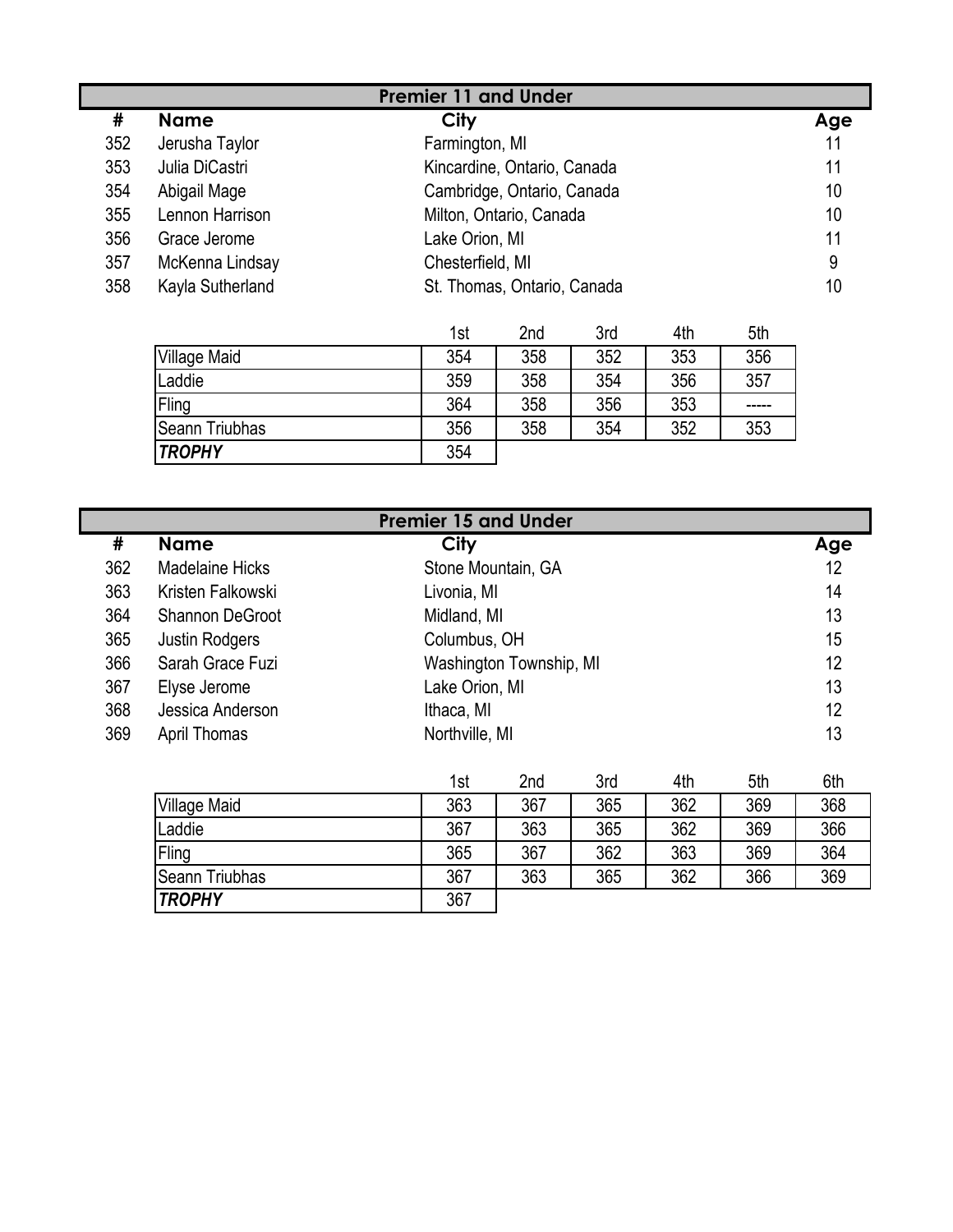| <b>Premier 16 and Over</b> |                           |                                                                |     |            |  |  |  |
|----------------------------|---------------------------|----------------------------------------------------------------|-----|------------|--|--|--|
| #                          | <b>Name</b>               | City                                                           |     | Age        |  |  |  |
| 370                        | Sarah Ketron              | South Lyon, MI                                                 |     | 16         |  |  |  |
| 371                        | Kayla DeVault             | Greensburg, PA                                                 |     | 21         |  |  |  |
| 372                        | Annika Taylor             | Farmington, MI                                                 |     | 16         |  |  |  |
| 373                        | <b>Victoria Lines</b>     | Troy, MI                                                       |     | 16         |  |  |  |
| 374                        | Sarah Clark               | Monroe, MI                                                     |     | 20         |  |  |  |
| 375                        | Jean Stein                | South Elgin, IL                                                |     | 16         |  |  |  |
| 376                        | Hannah Rose Schritmueller | Novi, MI                                                       |     | 16         |  |  |  |
| 377                        | Emma Trentman Mahmood     | East Lansing, MI                                               |     |            |  |  |  |
| 378                        | Ainslee Waller            | Brantford, Ontario, Canada                                     |     |            |  |  |  |
| 379                        | Maria Taylor              | Farmington, MI                                                 |     |            |  |  |  |
| 380                        | Lila Greco                | Westlake, OH                                                   | 48  |            |  |  |  |
|                            |                           | <b>Srd</b><br>4 <sup>th</sup><br><b>Ond</b><br>1 <sub>ct</sub> | 5th | <b>Ath</b> |  |  |  |

|                     | 1st | 2nd | 3rd | 4th | 5th | 6th   |
|---------------------|-----|-----|-----|-----|-----|-------|
| <b>Village Maid</b> | 370 | 374 | 379 | 372 | 376 | 373   |
| ∟addie              | 375 | 370 | 379 | 376 | 372 | ----- |
| Fling               | 370 | 375 | 379 | 376 | 373 | ----- |
| Seann Triubhas      | 370 | 375 | 376 | 379 | 372 | ----- |
| <b>TROPHY</b>       | 370 |     |     |     |     |       |

| <b>Duet Choreography</b> |                               |                   |             |  |  |
|--------------------------|-------------------------------|-------------------|-------------|--|--|
|                          | <b>Name</b>                   | <b>Dance Name</b> | <b>Ages</b> |  |  |
| 390                      | Julia White & Madelaine Hicks |                   | 9 & 12      |  |  |
|                          |                               | 1st               |             |  |  |
|                          | Duet Choreography             | 390               |             |  |  |

| Intermediate Solo Choreography |                   |                   |     |  |  |
|--------------------------------|-------------------|-------------------|-----|--|--|
|                                | <b>Name</b>       | <b>Dance Name</b> | Age |  |  |
| 399                            | Julia D'Angela    |                   | 14  |  |  |
|                                |                   | 1st               |     |  |  |
|                                | Solo Choreography | 399               |     |  |  |